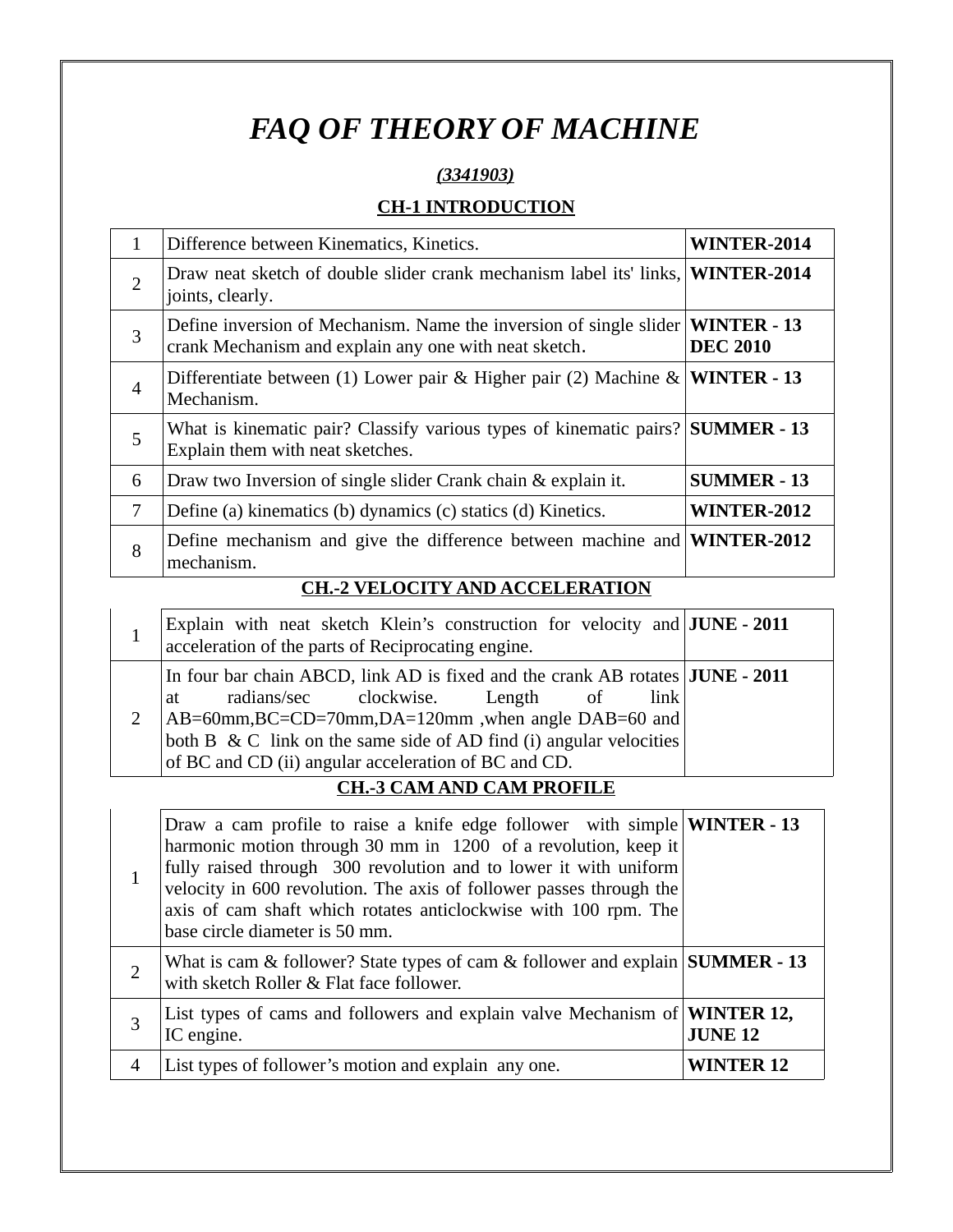# **CH.-4 FRICTION**

|                | Classify clutches. Describe working of single plate clutch with neat <b>WINTER 14, 13</b><br>sketch.      |                    |
|----------------|-----------------------------------------------------------------------------------------------------------|--------------------|
| $\overline{2}$ | Classify brakes. Describe working of band and block brake with <b>WINTER 14, 13</b><br>neat sketch.       |                    |
| 3              | Classify dynamo meters. Describe working of rope brake dynamo <b>WINTER 14</b><br>meter with neat sketch. |                    |
| 4              | Derive an expression of friction torque for flat pivot bearing <b>WINTER 13</b><br>assuming Uniform wear. |                    |
| 5              | Differentiate between brake & Dynamo meter.                                                               | <b>SUMMER - 13</b> |

# **CH.-5 POWER TRANSMISSION**

| 1              | Describe with diagrams (1) Open belt drive (2) Crossed belt drive<br>(3) Compound belt drive.                                                                                                                                                                                                                                                   | <b>DECEMBER</b><br>2010               |
|----------------|-------------------------------------------------------------------------------------------------------------------------------------------------------------------------------------------------------------------------------------------------------------------------------------------------------------------------------------------------|---------------------------------------|
| $\overline{2}$ | What is slip in the belt drive? Explain the effect of slip on velocity<br>ratio and power transmission by belt.                                                                                                                                                                                                                                 | <b>WINTER - 13</b><br><b>DEC 2010</b> |
| 3              | State the types of belt and compare the flat and V-belt. Why V-belt<br>more prefer in power transmission than flat belt.                                                                                                                                                                                                                        | <b>DEC 2010</b><br><b>JUNE 2012</b>   |
| $\overline{4}$ | Derive the equations $T_1/T_2 = e^{\mu \theta}$ for belt drive with usual notation.                                                                                                                                                                                                                                                             | 01/06/11                              |
| 5.             | Determine the power transmitted by flat belt running over a Driving<br>pulley of 500 mm diameter at 360 rpm. Diameter of driven pulley is<br>1000 mm and center dist. between two pulley is 4000 mm. Mass of<br>the belt is 1.25 Kg/m. Co efficient of friction between the belt and<br>pulley is 0.12and maximum tension in the belt is 1800N. | <b>WINTER 2014</b>                    |
| 6              | Explain epicyclic gear train.                                                                                                                                                                                                                                                                                                                   | <b>WINTER 12,</b><br><b>JUNE 12</b>   |

#### **CH.-6 FLYWHEEL AND GOVERNOR**

| List types of governors. Describe construction and working of any <b>WINTER 2014</b><br>one with neat sketch. |                                                    |
|---------------------------------------------------------------------------------------------------------------|----------------------------------------------------|
| Differentiate between Flywheel and Governor.                                                                  | WINTER,<br><b>SUMMER 13,</b><br><b>JUNE 12, 11</b> |
| Explain turning moment diagram of four stroke cycle IC engine and <b>WINTER 2012</b><br>press machine.        |                                                    |